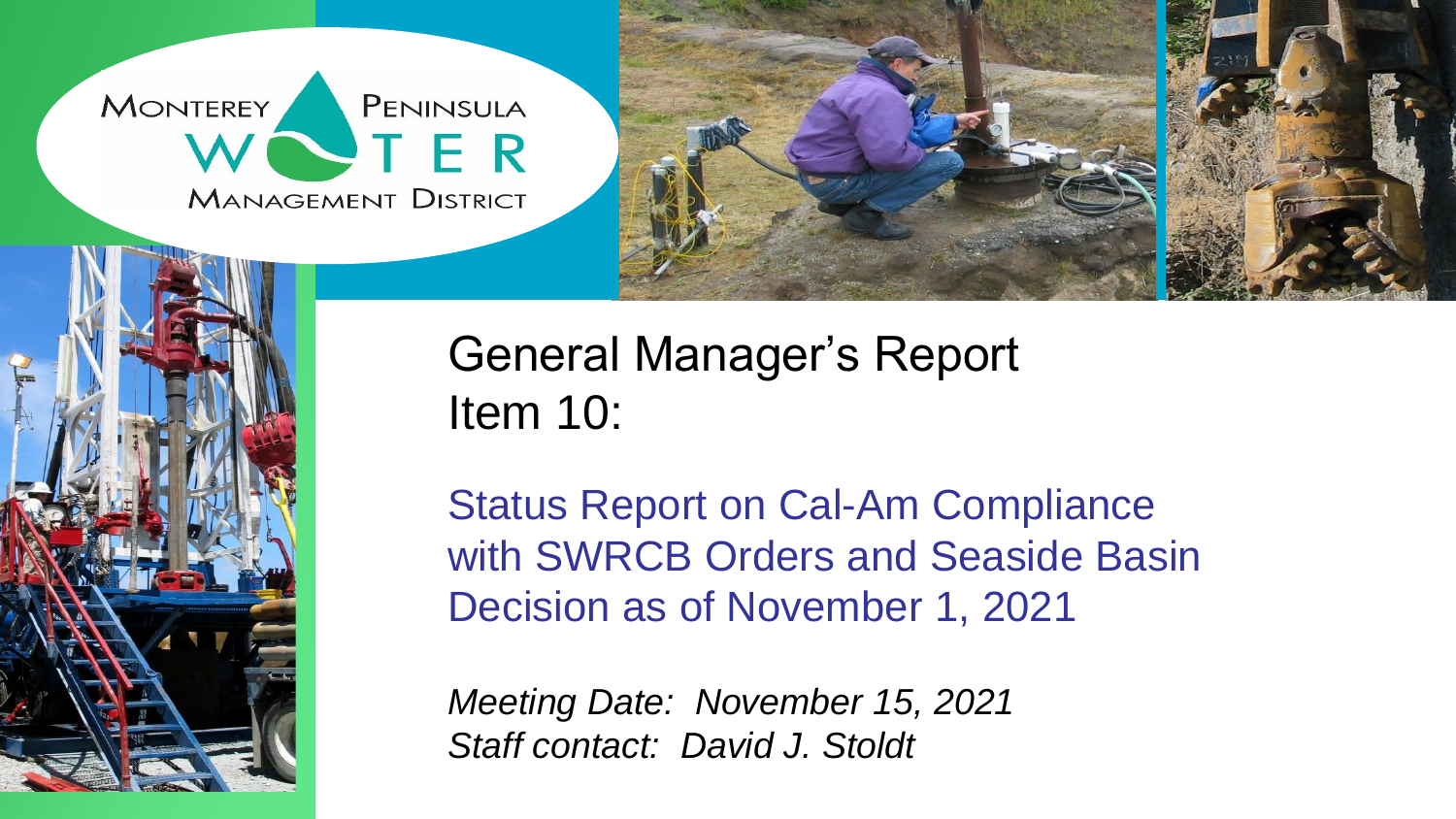

**Actual versus Target Production Oct Water Year 2022 (All Values in Acre-Feet)**

|                | <b>MPWRS</b>   |         |                           |             |                              |  |  |  |  |  |  |  |  |
|----------------|----------------|---------|---------------------------|-------------|------------------------------|--|--|--|--|--|--|--|--|
|                | Carmel         |         | Seaside Groundwater Basin |             |                              |  |  |  |  |  |  |  |  |
| Year-to-Date   | River          |         | Laguna                    | Ajudication | <b>MPWRS</b><br><b>Total</b> |  |  |  |  |  |  |  |  |
| Values         | Basin $^{2,6}$ | Coastal | Seca                      | Compliance  |                              |  |  |  |  |  |  |  |  |
| Target         | 500            |         |                           | $\Omega$    | 500                          |  |  |  |  |  |  |  |  |
| Actual $4$     | 445            | 30      |                           | 41          | 485                          |  |  |  |  |  |  |  |  |
| Difference     | 55             | $-30$   | $-11$                     | $-41$       | 14                           |  |  |  |  |  |  |  |  |
| WY 2021 Actual | 293            | 231     | 35                        | 266         | 559                          |  |  |  |  |  |  |  |  |

1. This table is current through the date of this report.

2. For CDO compliance, ASR, Mal Paso, and Table 13 diversions are included in River production per State Board.

3. Sand City Desal, Table 13, and ASR recovery are also tracked as water resources projects.

4. To date, 0 AF and 0 AF have been produced from the River for ASR and Table 13 respectively.

5. All values are rounded to the nearest Acre-Foot.

6. For CDO Tracking Purposes, ASR production for injection is capped at 600 AFY.

7. Table 13 diversions are reported under water rights but counted as production from the River for CDO tracking.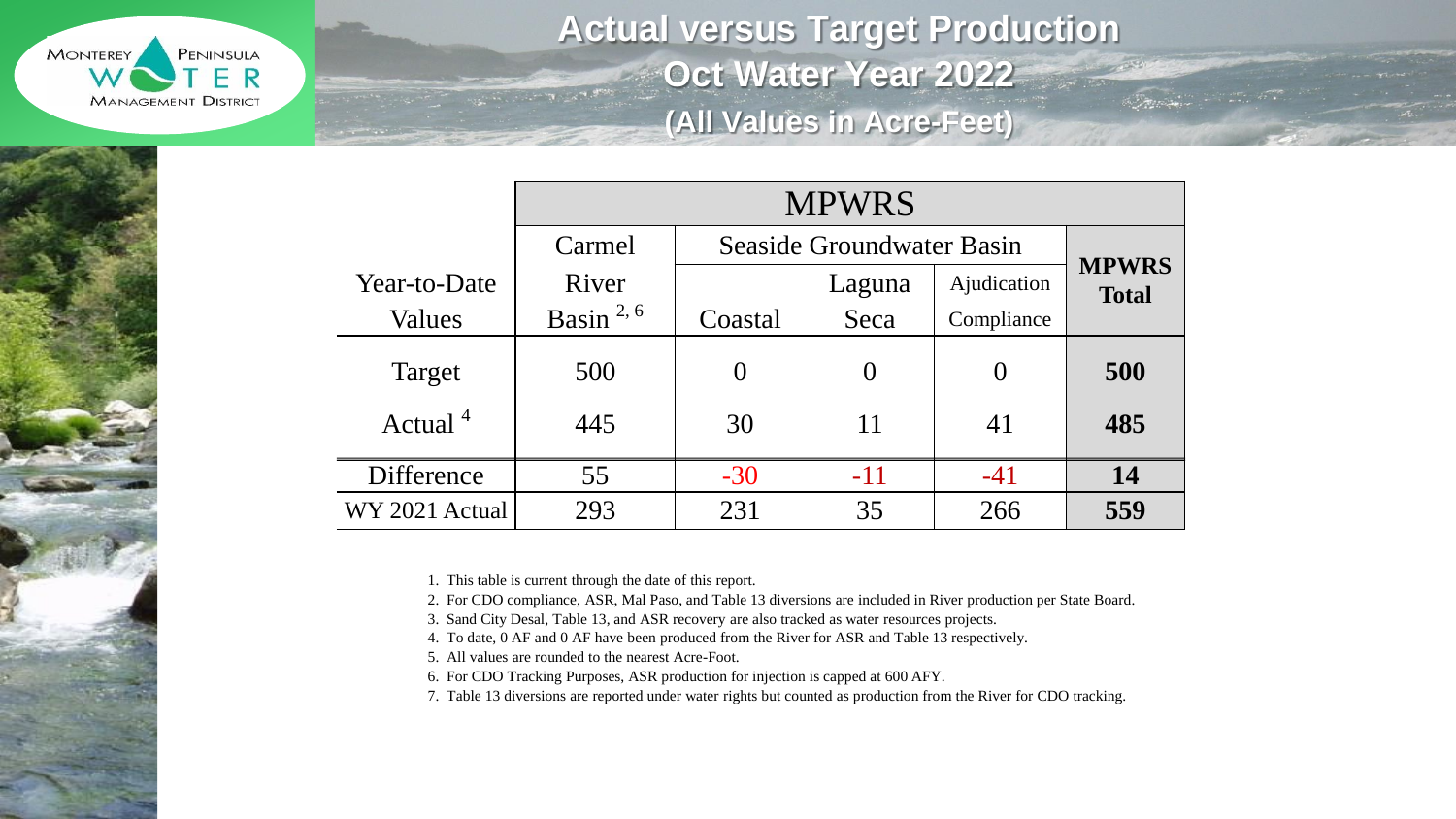

**Actual versus Target Production Oct Water Year 2022 (All Values in Acre-Feet)**

|                        | <b>Water Projects and Rights</b> |                        |                       |                           |                                             |  |  |  |  |  |  |  |  |
|------------------------|----------------------------------|------------------------|-----------------------|---------------------------|---------------------------------------------|--|--|--|--|--|--|--|--|
| Year-to-Date<br>Values | <b>ASR</b><br>Recovery           | <b>PWM</b><br>Recovery | Table 13 <sup>7</sup> | Sand<br>City <sup>3</sup> | Water<br>Projects<br>and<br>Rights<br>Total |  |  |  |  |  |  |  |  |
| Target                 | $\left( \right)$                 | 407                    |                       | 25                        | 432                                         |  |  |  |  |  |  |  |  |
| Actual <sup>4</sup>    |                                  | 344                    |                       | $\Omega$                  | 344                                         |  |  |  |  |  |  |  |  |
| Difference             |                                  | 63                     |                       | 25                        | 88                                          |  |  |  |  |  |  |  |  |
| WY 2021 Actual         |                                  | 300                    |                       | 10                        | 310                                         |  |  |  |  |  |  |  |  |

1. This table is current through the date of this report.

2. For CDO compliance, ASR, Mal Paso, and Table 13 diversions are included in River production per State Board.

3. Sand City Desal, Table 13, and ASR recovery are also tracked as water resources projects.

4. To date, 0 AF and 0 AF have been produced from the River for ASR and Table 13 respectively.

5. All values are rounded to the nearest Acre-Foot.

6. For CDO Tracking Purposes, ASR production for injection is capped at 600 AFY.

7. Table 13 diversions are reported under water rights but counted as production from the River for CDO tracking.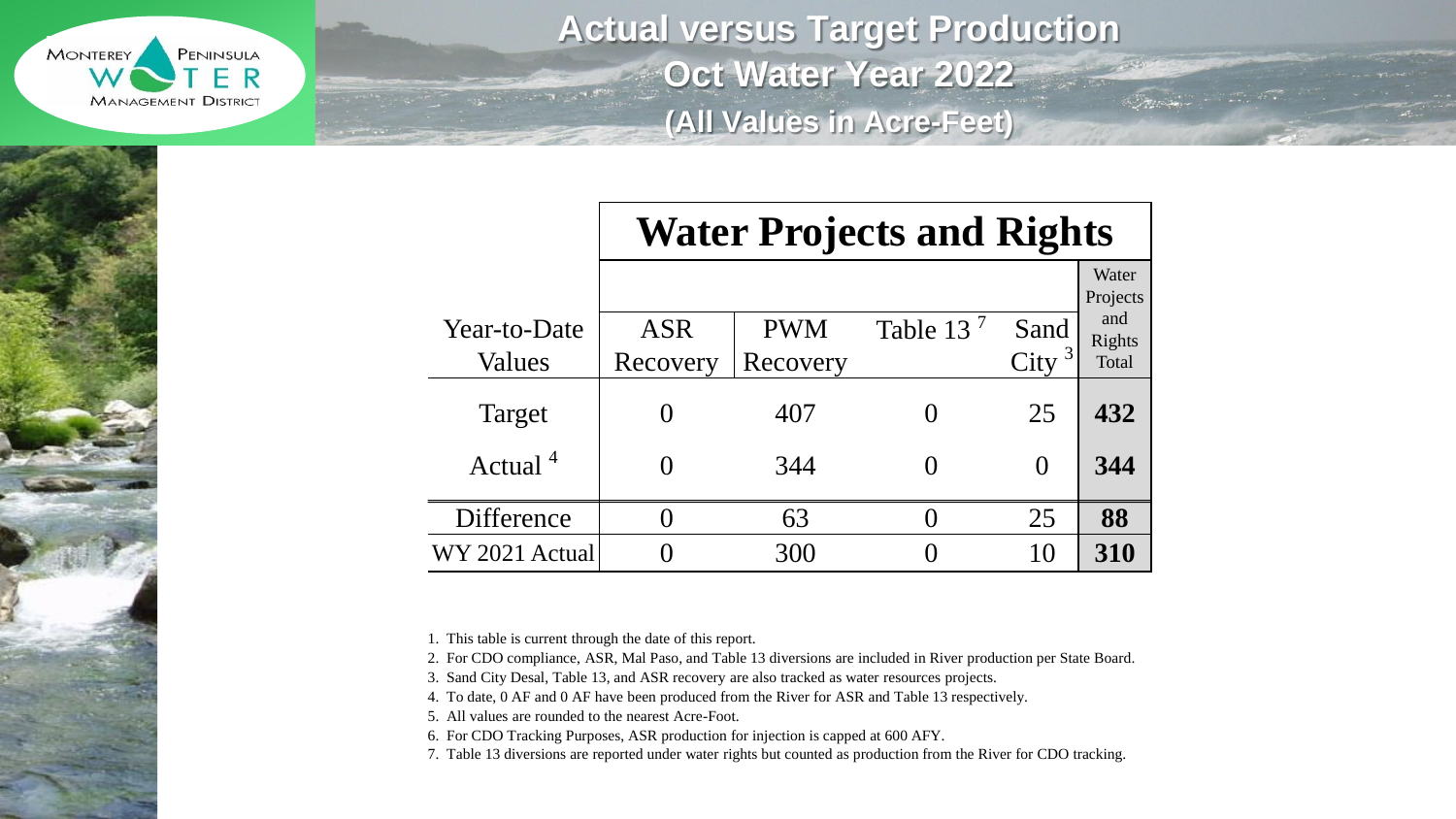

**Production for Customer Service for Cal-Am: Water Year 2022 (All Values in Acre-Feet)**

#### **Monthly Production from all Sources for Customer Service: WY 2022**

|                | <b>Carmel</b><br><b>River</b><br><b>Basin</b> | <b>Seaside</b><br><b>Basin</b> | <b>ASR</b>       | <b>PWM</b><br><b>Recovery Recovery</b> |                  | <b>Table 13 Sand City Mal Paso</b> |                  | <b>Total</b> |
|----------------|-----------------------------------------------|--------------------------------|------------------|----------------------------------------|------------------|------------------------------------|------------------|--------------|
| <b>Oct-21</b>  | 438                                           | 41                             | $\overline{0}$   | 344                                    | $\overline{0}$   | $\overline{0}$                     | $\overline{7}$   | 829          |
| $Nov-21$       |                                               |                                |                  |                                        |                  |                                    |                  |              |
| <b>Dec-21</b>  |                                               |                                |                  |                                        |                  |                                    |                  |              |
| $Jan-22$       |                                               |                                |                  |                                        |                  |                                    |                  |              |
| <b>Feb-22</b>  |                                               |                                |                  |                                        |                  |                                    |                  |              |
| $Mar-22$       |                                               |                                |                  |                                        |                  |                                    |                  |              |
| Apr-22         |                                               |                                |                  |                                        |                  |                                    |                  |              |
| $May-22$       |                                               |                                |                  |                                        |                  |                                    |                  |              |
| $Jun-22$       |                                               |                                |                  |                                        |                  |                                    |                  |              |
| $Jul-22$       |                                               |                                |                  |                                        |                  |                                    |                  |              |
| Aug- $22$      |                                               |                                |                  |                                        |                  |                                    |                  |              |
| $Sep-22$       |                                               |                                |                  |                                        |                  |                                    |                  |              |
| <b>Total</b>   | 438                                           | 41                             | $\boldsymbol{0}$ | 344                                    | $\boldsymbol{0}$ | $\boldsymbol{0}$                   | $\overline{7}$   | 829          |
|                |                                               |                                |                  |                                        |                  |                                    |                  |              |
| <b>WY 2021</b> | 293                                           | 266                            | $\boldsymbol{0}$ | 300                                    | $\boldsymbol{0}$ | 10                                 | $\boldsymbol{0}$ | 869          |

1. This table is produced as a proxy for customer demand.

2. Numbers are provisional and are subject to correction.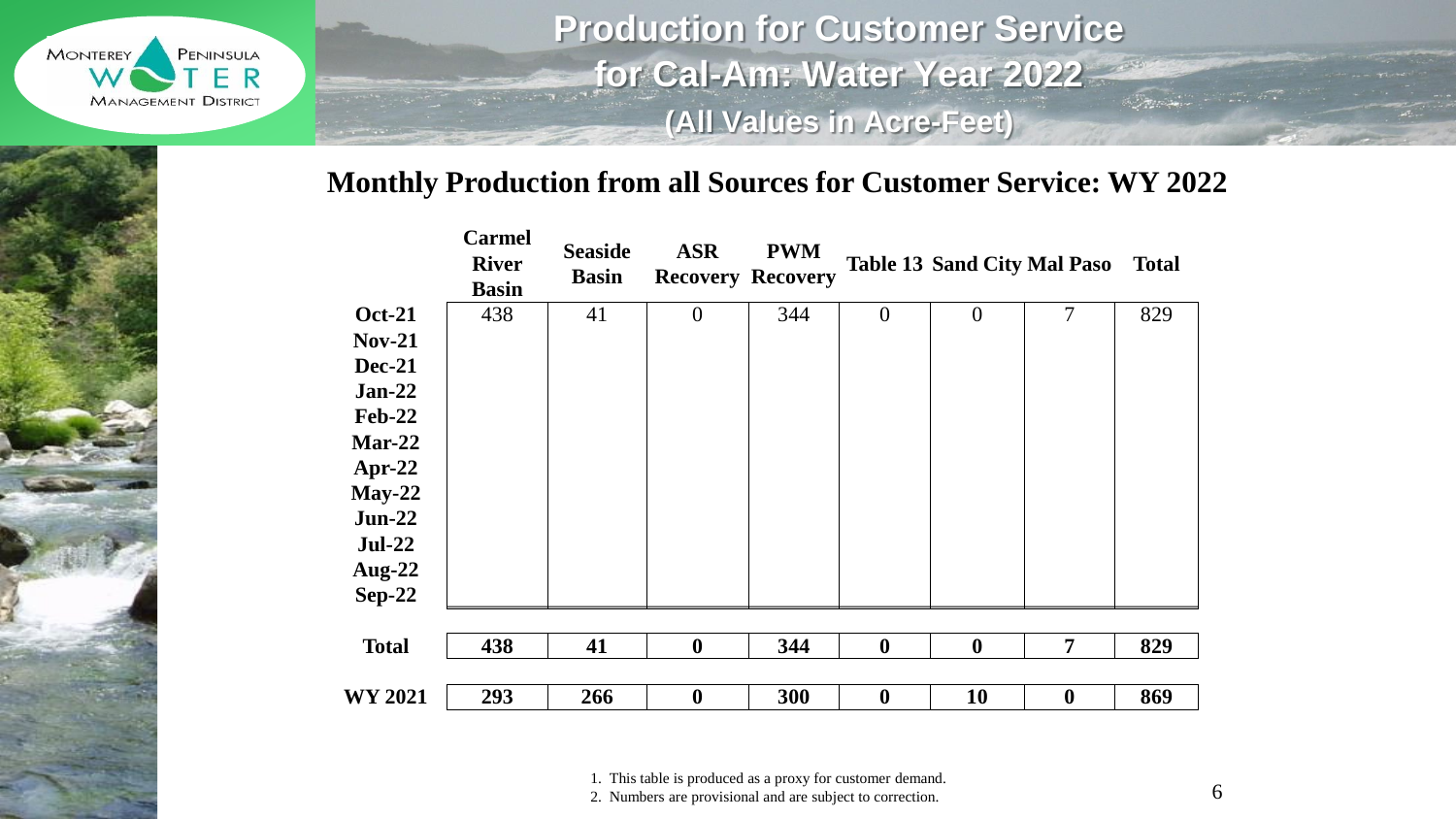

**Monthly Recorded Rainfall at San Clemente Rain Gage: Water Year 2022**



7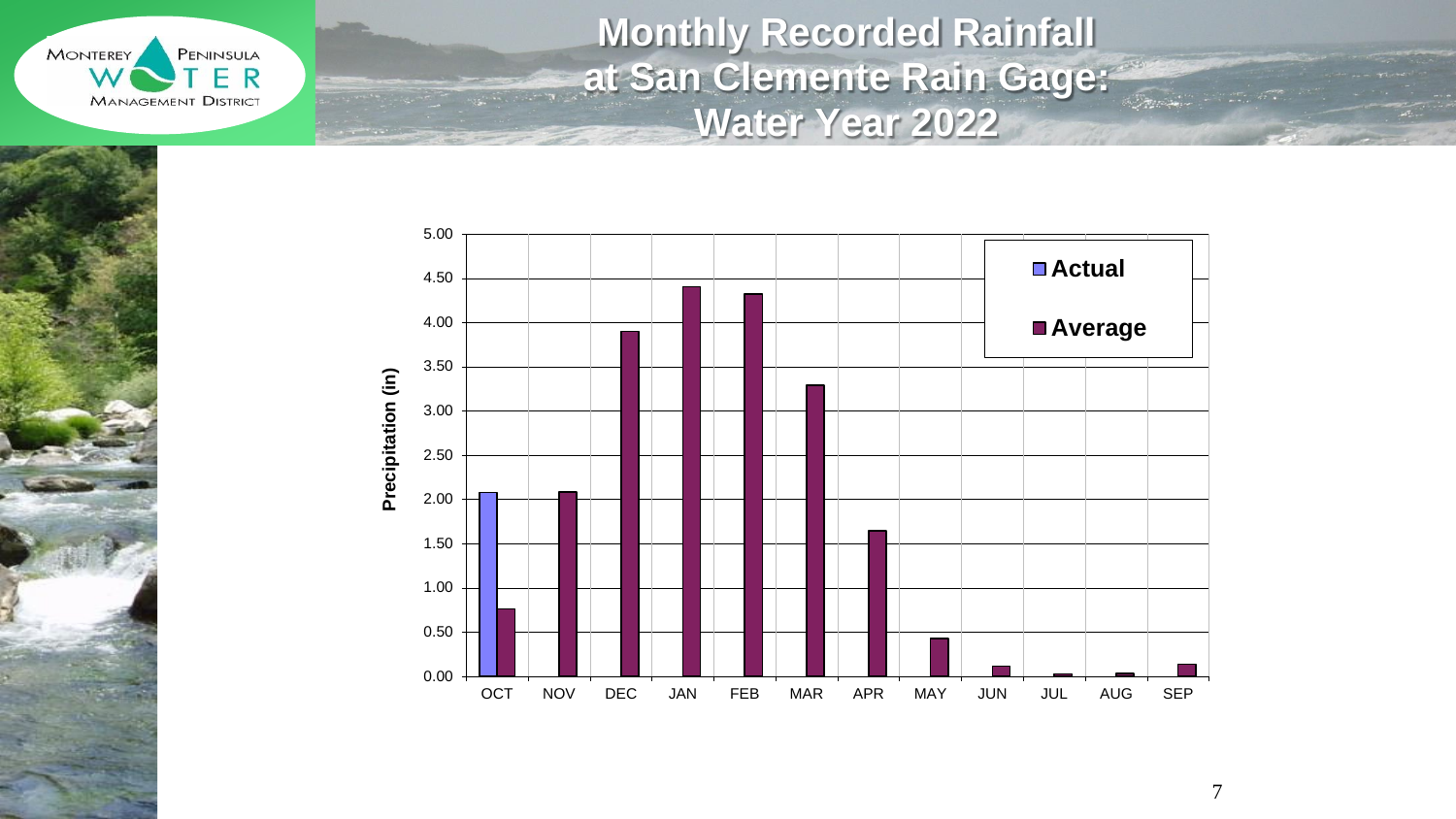

## **Daily Rainfall Recorded at**  San Clemente Rain Gage: **Water Year 2022**

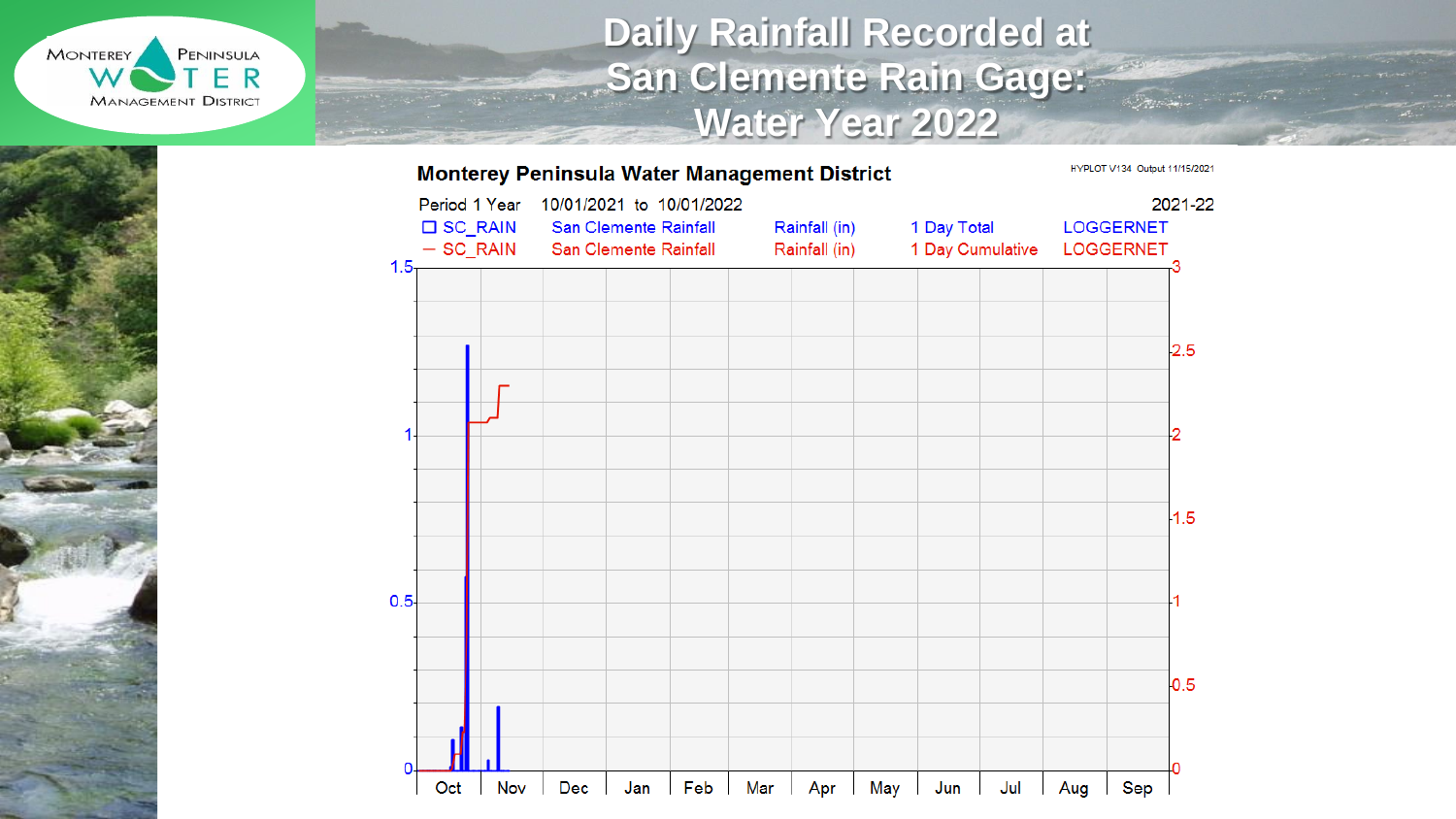

**Contract Contract Contract Contract Contract Contract Contract Contract Contract Contract Contract Contract Contract Contract Contract Contract Contract Contract Contract Contract Contract Contract Contract Contract Contr** 

## **Estimated Unimpaired Carmel River Flow at Sleepy Hollow Weir: Water Year 2022**